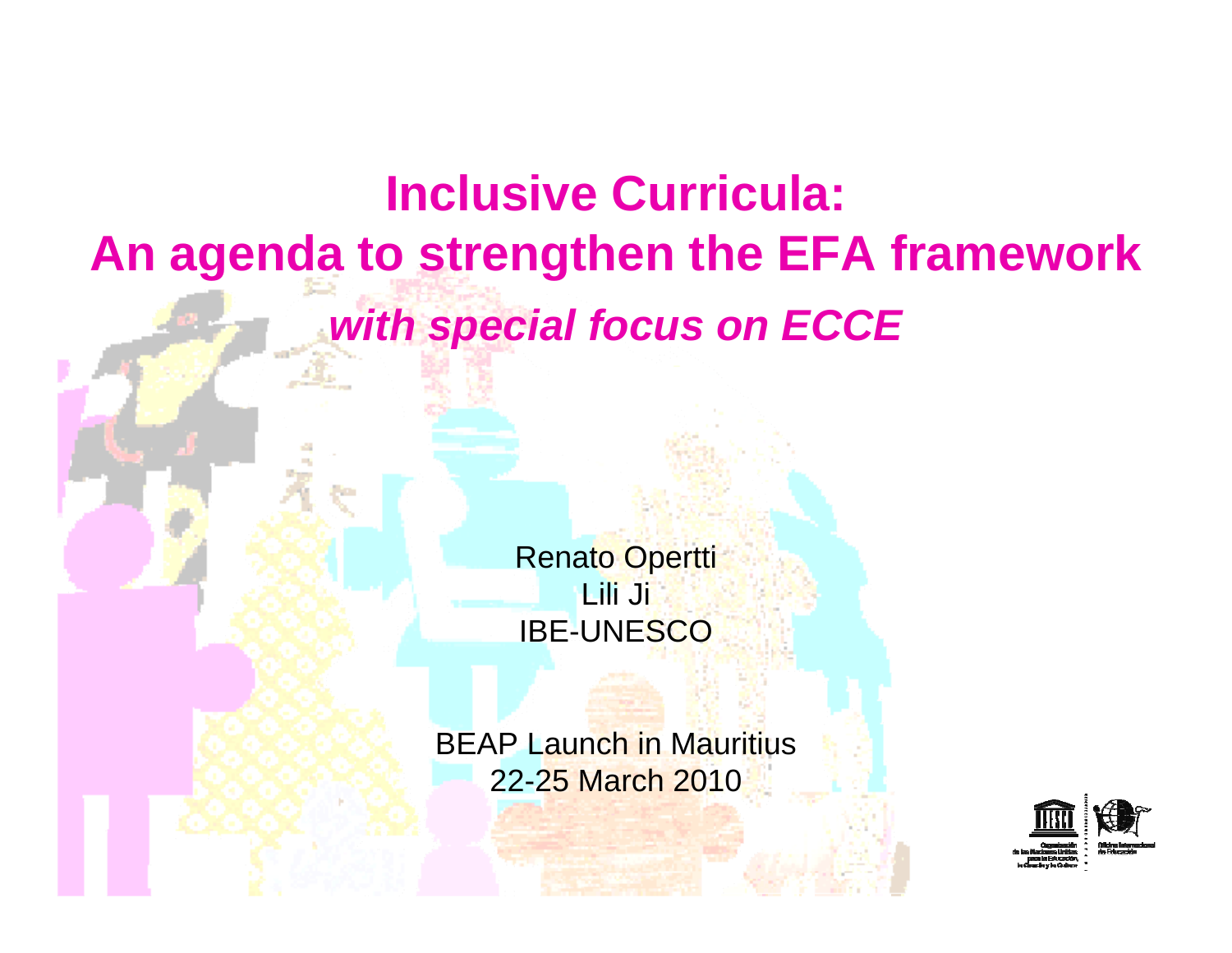## **Points to Address**

• **Educational change and inclusive education, an evolving relationship**

• **Discussion points and the symbiosis between educational and curricular change**

• **Developing an Inclusive Curriculum: 12 points for discussion, implications for ECCE and some examples to share**

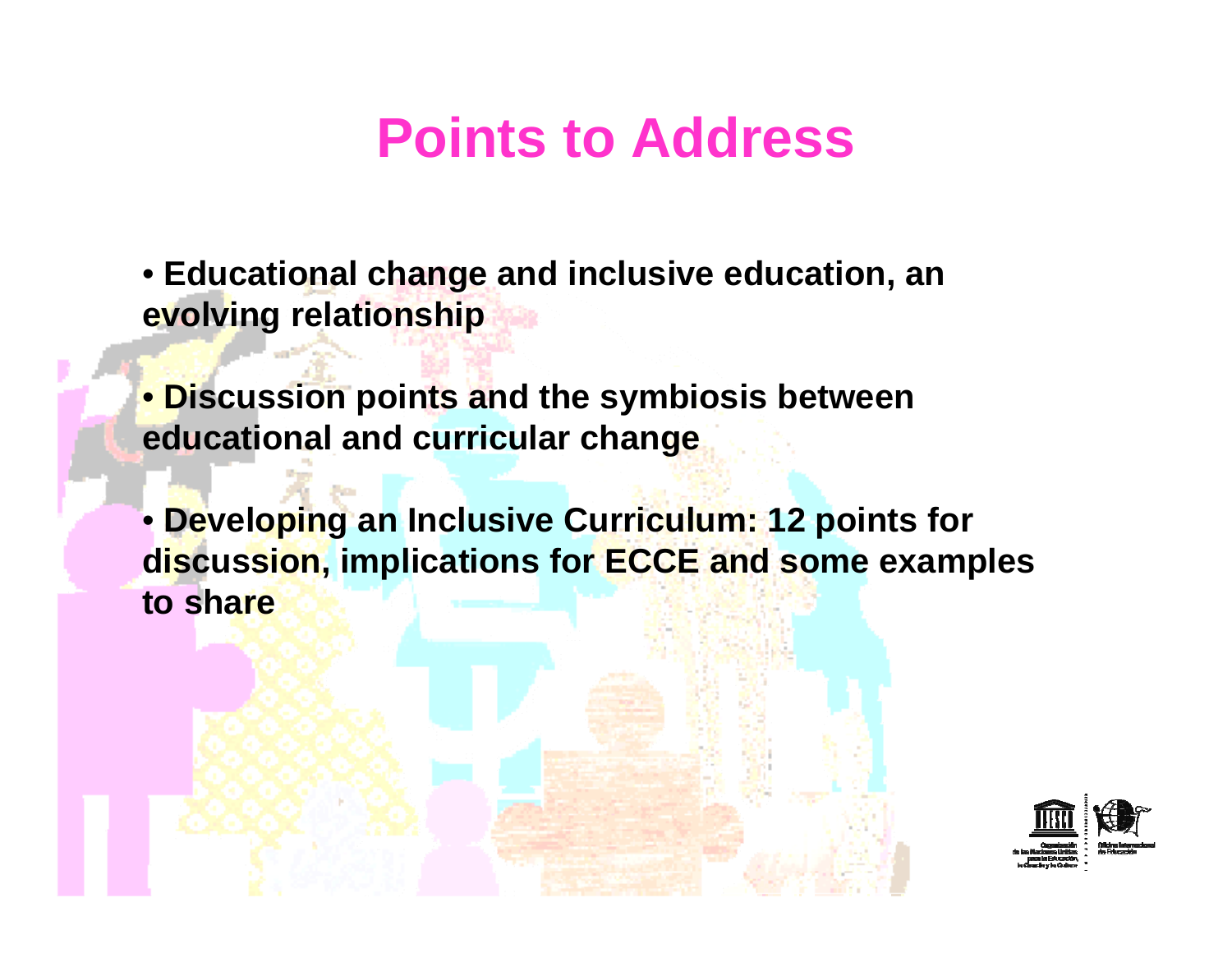## **First Point**





# **Educational change and inclusive education, an evolving relationship**

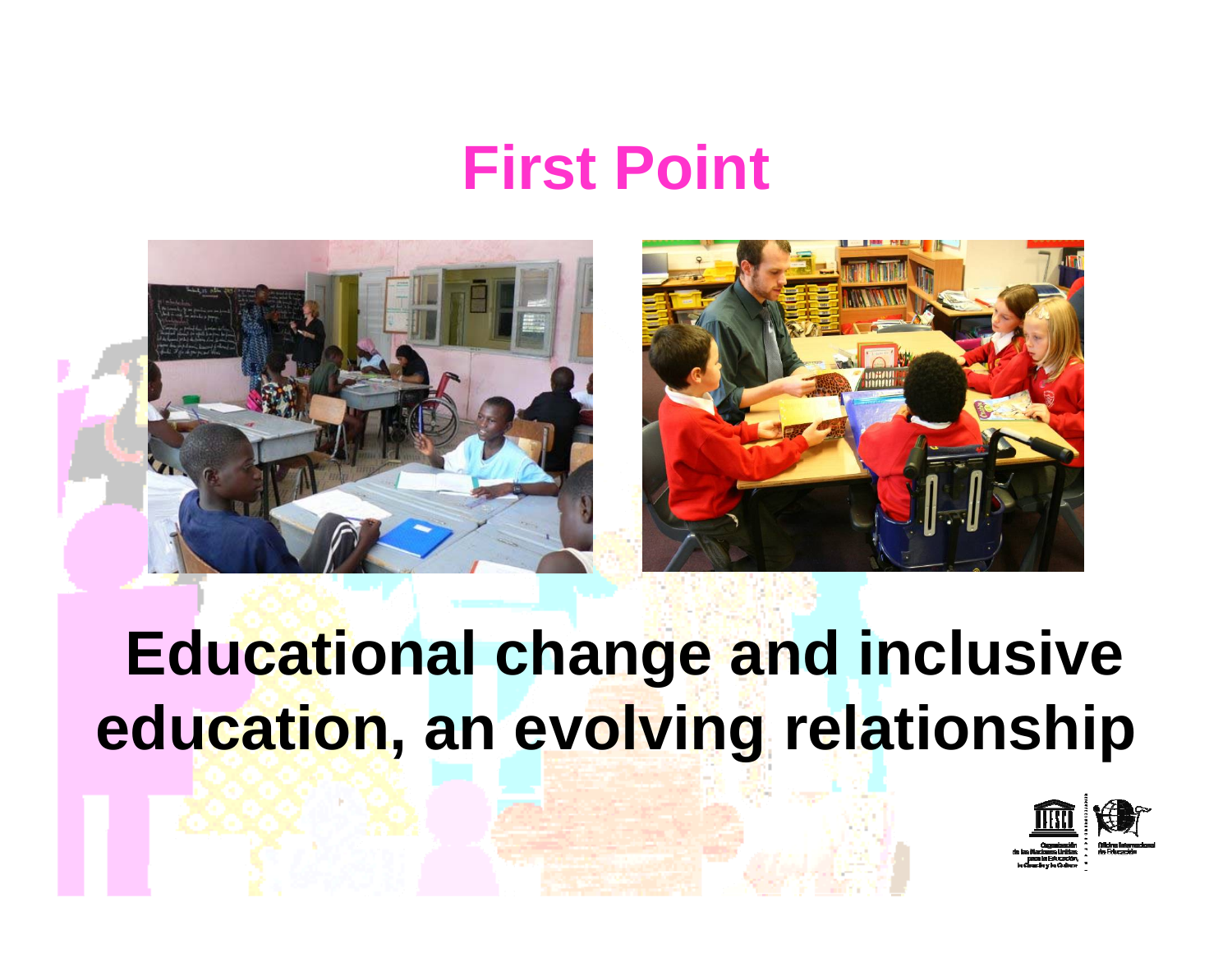#### **Inclusive Education: An Evolving Concept**

- • Increasingly and closely related to strengthening the achievement of the Education For All goals.
- It is based on the concept of education as a right an equitable education of high quality respectful of the diversity of expectations/needs and ways of learning.
- $\bullet$  It takes into account the diversity of origins, abilities, interests, learning opportunities and socio-political and cultural contexts.
	- Both educationally and socially inclusive.

•

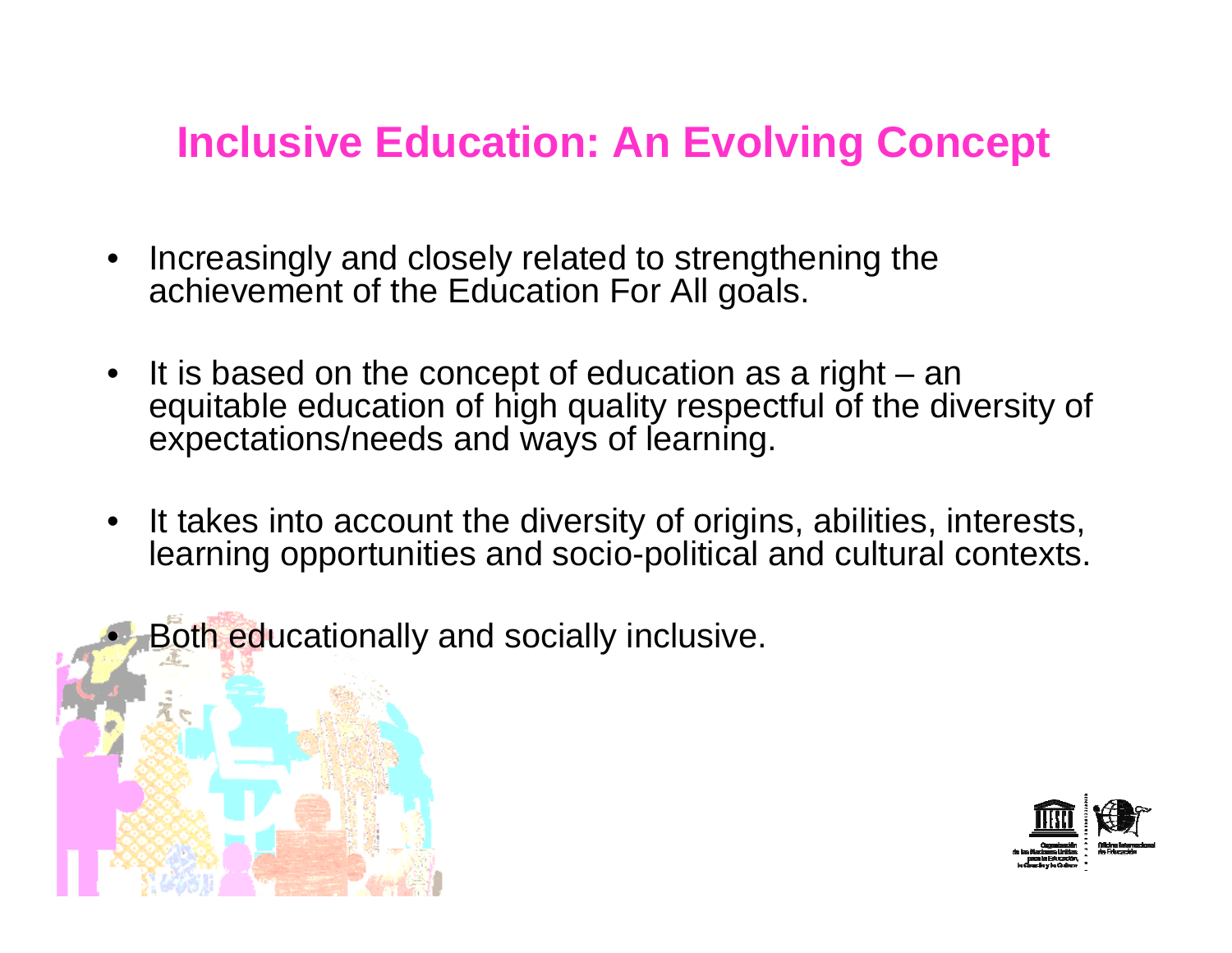#### **Inclusive Education: An Evolving Concept**

- 153 member states declared that "a broadened concept of inclusive education can be viewed as a general guiding principle to strengthen education for sustainable development, lifelong learning for all and equal access of all levels of society to learning opportunities so as to implement the principles of inclusive education. *"* (ICE Conclusions and Recommendations, 2008).
- $\bullet$  It is important to reposition the EFA commitment to ensure that inclusive education will be perceived as the core of EFA; inclusive education is an integral part and transversal dimension of education reforms and of the vision of education and its practices.

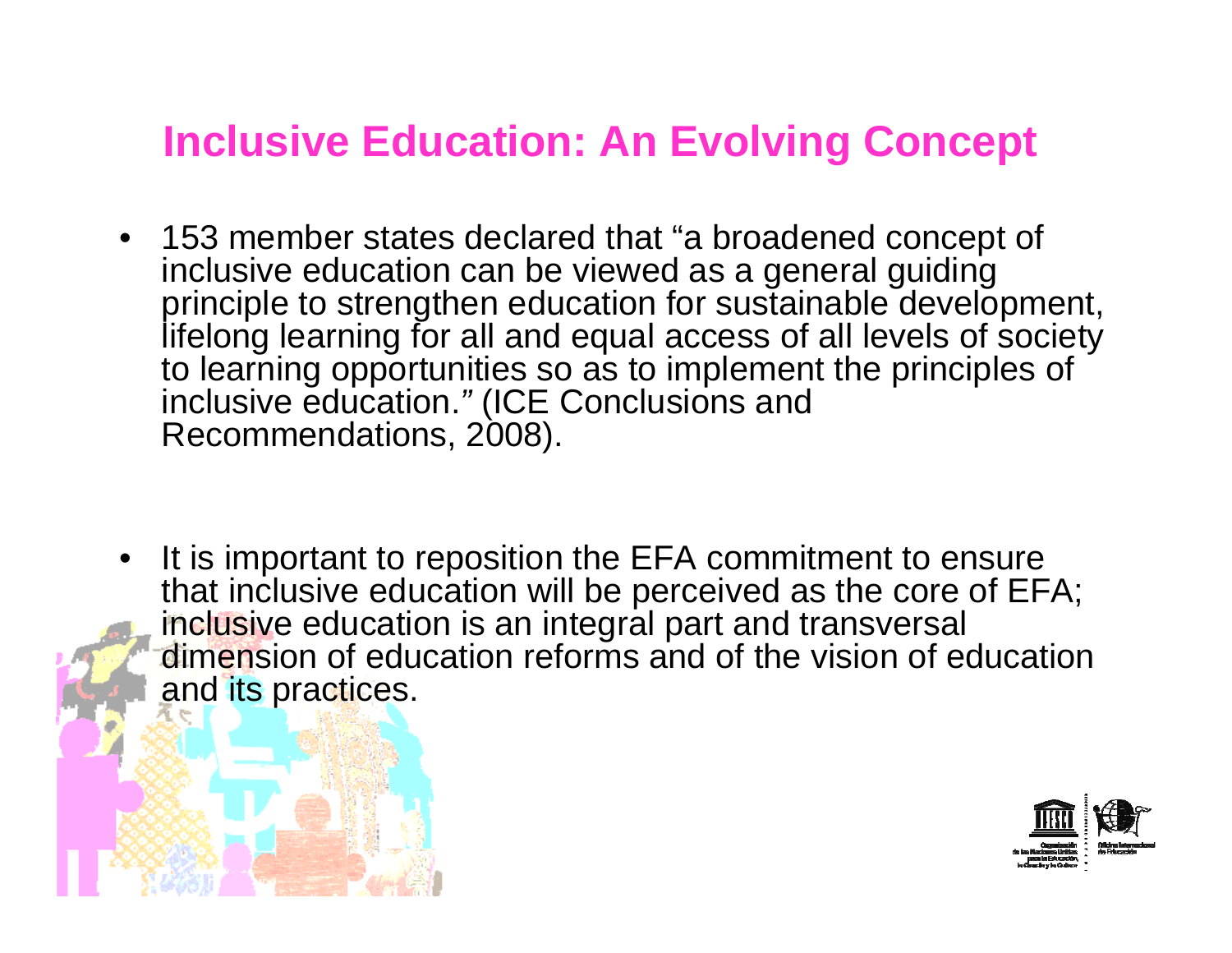#### **Global Educational Changes to Advance EFA**

- $\bullet$  The education system must be transformed in an integral and holistic way to make inclusion effective.
- The curriculum represents a real possibility and a crucial tool to promote a broadened concept of inclusive education and to implement educational policies with a long-term perspective.
- $\bullet$  An inclusive education system should integrate organically and involve all the ways, types and styles of learning, as well as different learning objectives from early childhood onwards.

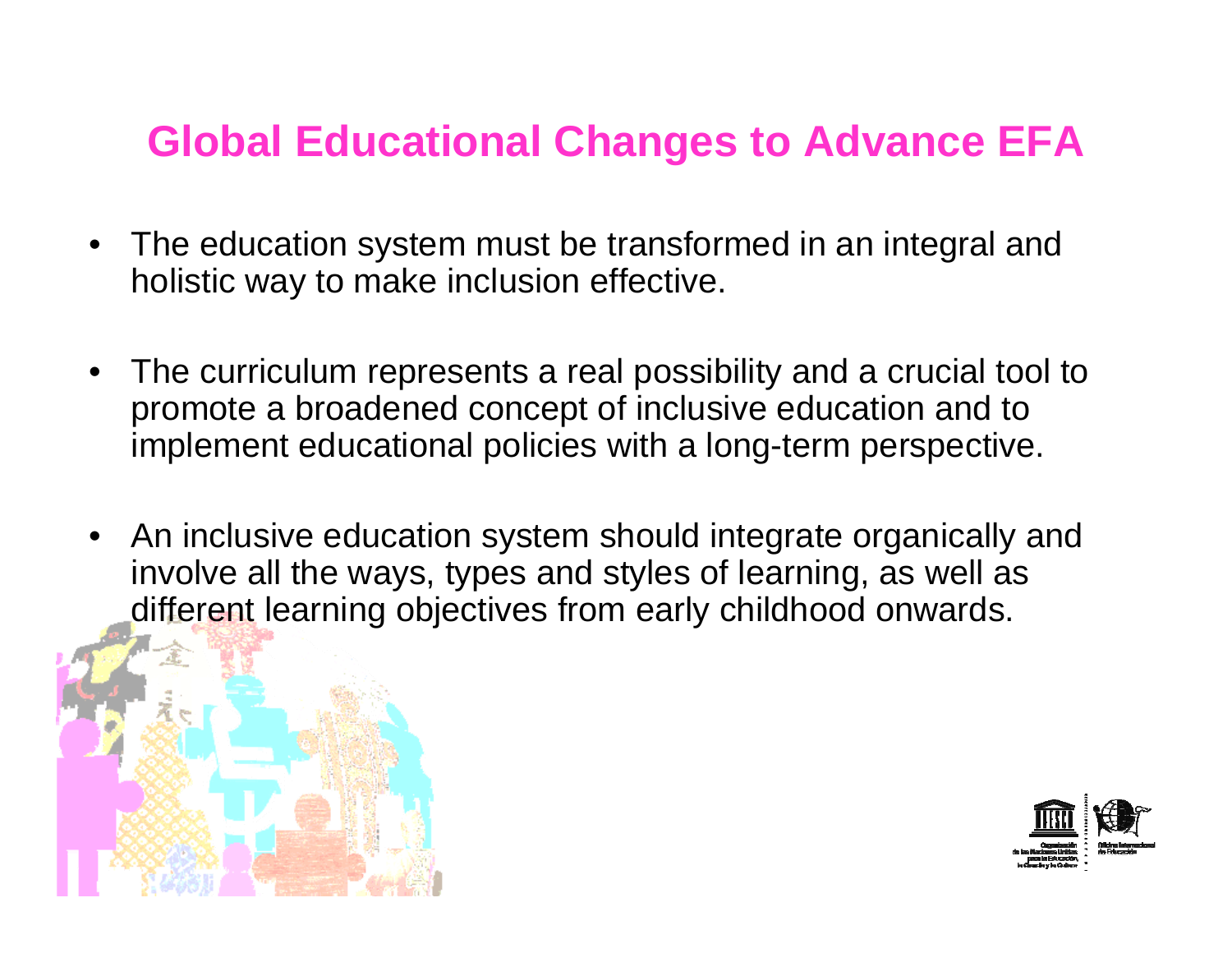#### **Inclusive Education and Early Childhood Education**

- ECCE is a right, recognized in the Convention on the Rights of the Child, as well as the first EFA goal, aiming to expand and improve comprehensive early childhood care and education, especially for the most vulnerable and disadvantaged children. Targeted policies within universal policy frameworks.
- ECCE as the transversal axis of a comprehensive social policy laying strong foundations for subsequent learning and development. Key role in fostering and implementing preventive social policies (early interventions and remediation).

Inclusion in early education and childcare reinforces social inclusion and equality in life chances.

•

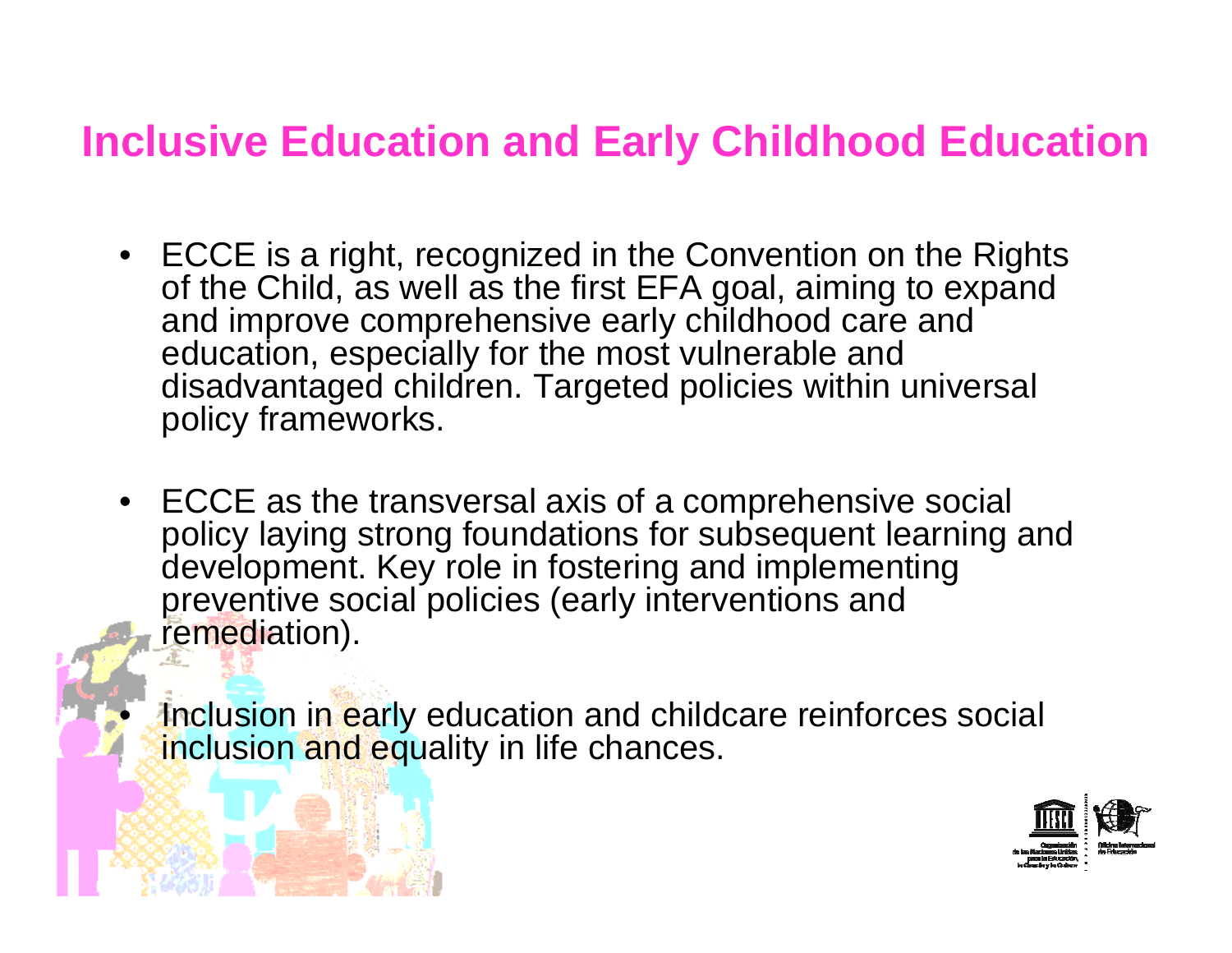#### **Inclusive Education and Early Childhood Education**

- $\bullet$  Inclusive programmes build on traditional child care practices, respect children's linguistic and cultural diversity, and mainstream children with special educational needs and disabilities.
- ECCE programmes are extremely diverse: there is no universal model of early childhood provision. Diversity of provisions models working under universal criteria.
- • Importance of a holistic approach to ECCE, encompassing health, nutrition, hygiene and children's cognitive development and socio-emotional well-being (multi-sectoral approach). The educational component as an entrance point to comprehensive social policies.

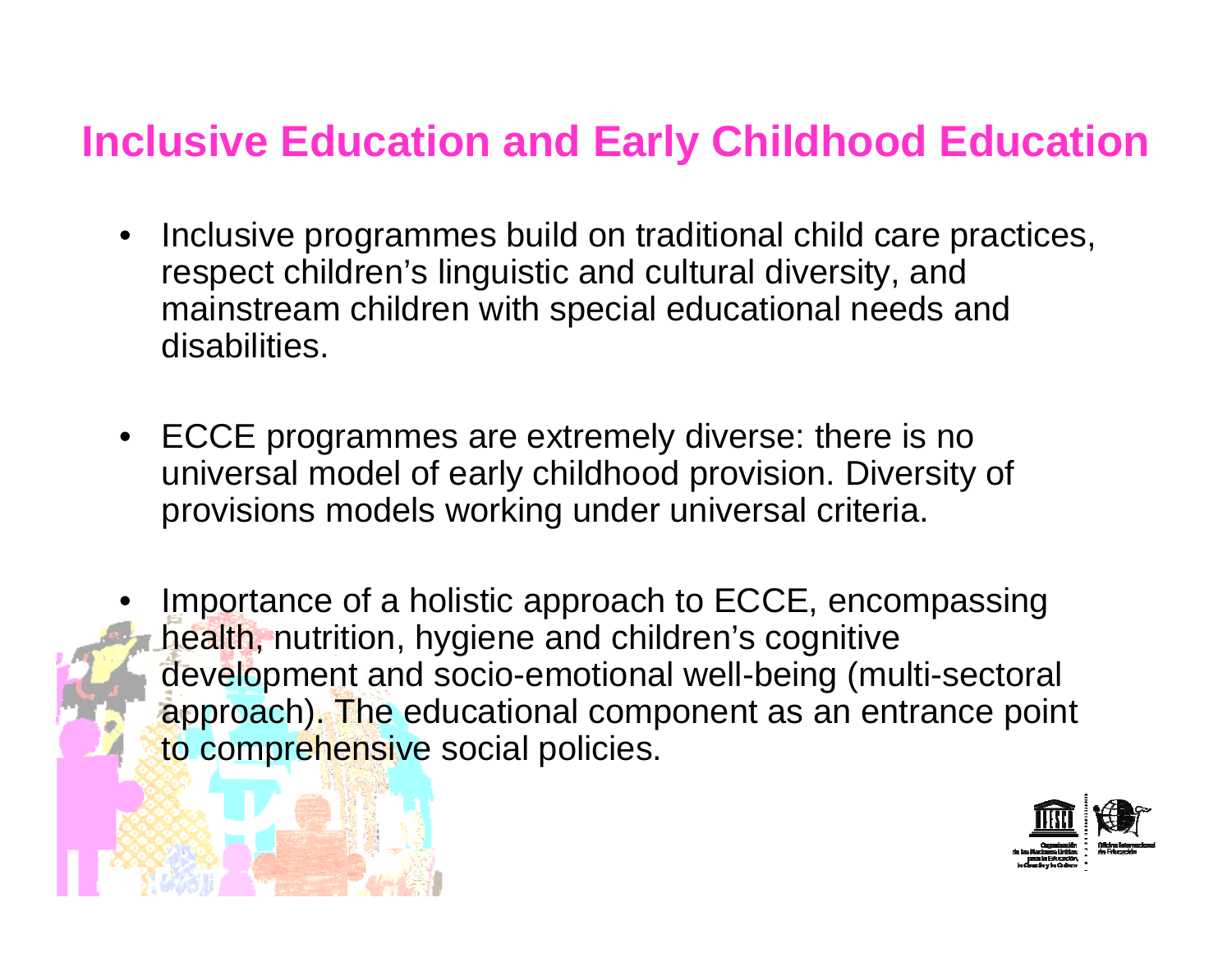## **Second Point**



# **Discussion points and the symbiosis between educational and curricular change**

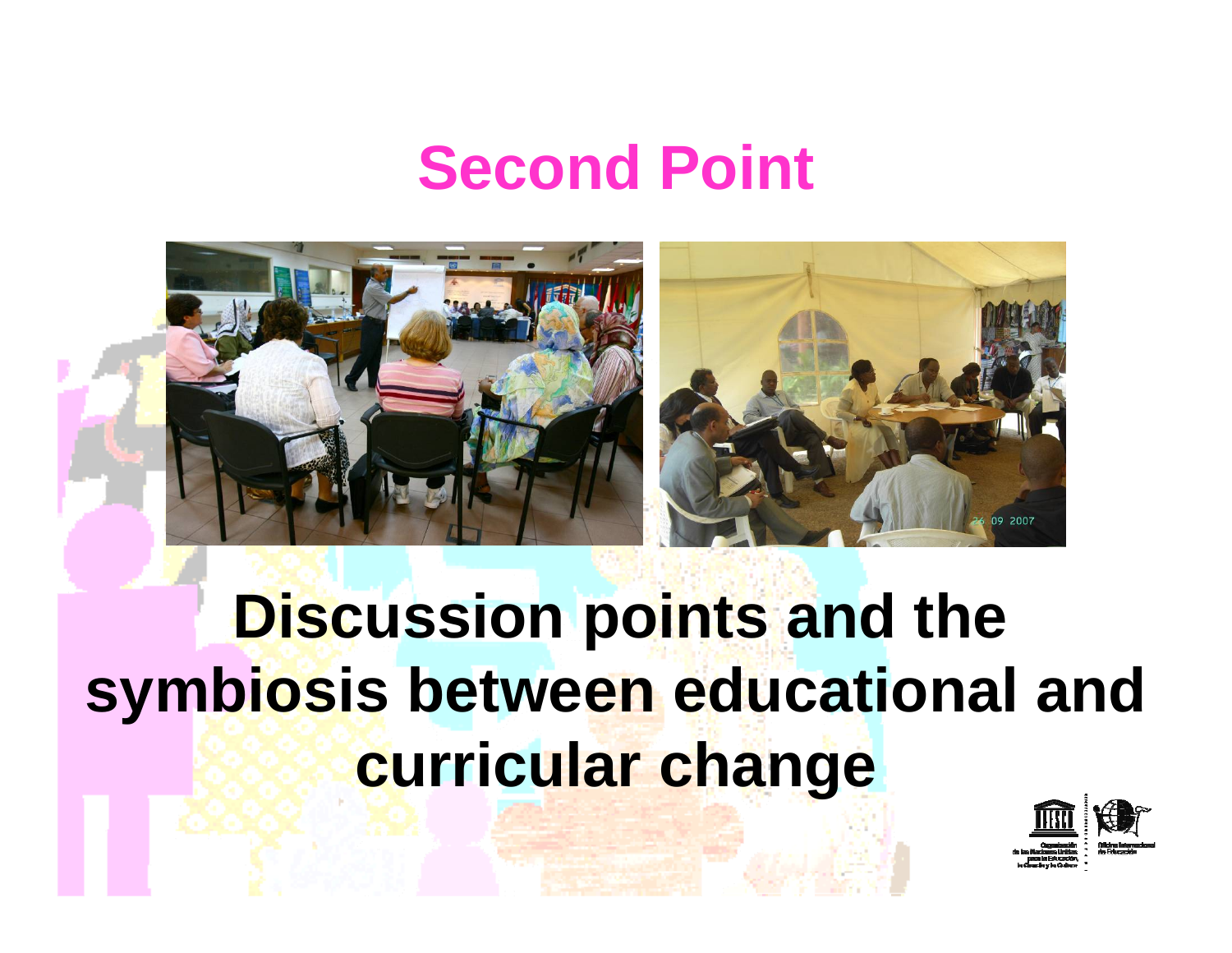### **Discussion Points**

• **Traditional curriculum format** – Priority of analysis/ intervention:

> a. conditions / inputs (investments) to facilitate/ensure access;

b. equity/quality, formal/non-formal as axes/separate dimensions;

c. educational subsystems as autonomous entities, isolation/curricular segregation?

d. knowledge/subject area content structures the operational logic of education systems – the curriculum exists only through the study of knowledge/subject areas.

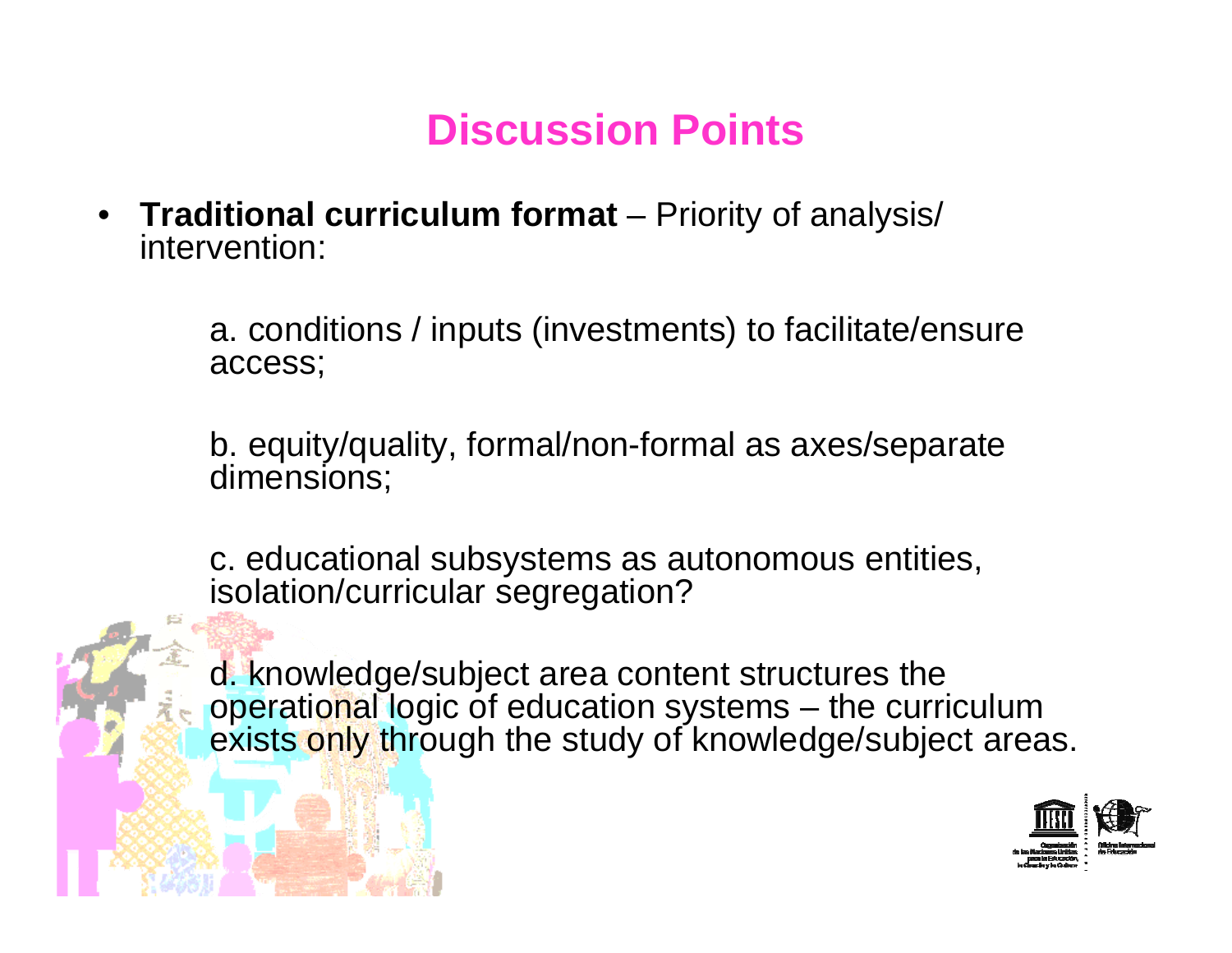## **Discussion Points**

• **Alternative curriculum formats** – the priority is the creation of inclusive education systems at all levels, from visions to practices:

> a. the democratization of learning opportunities (integration of access policies, processes and outcomes);

b. conjunction and development of a quality, equitable education;

c. essential triad – **inclusive curricula, schools and teachers**;

d. inclusion implies **personalised education** in order to respect, understand and address cultural, social and individual diversities.

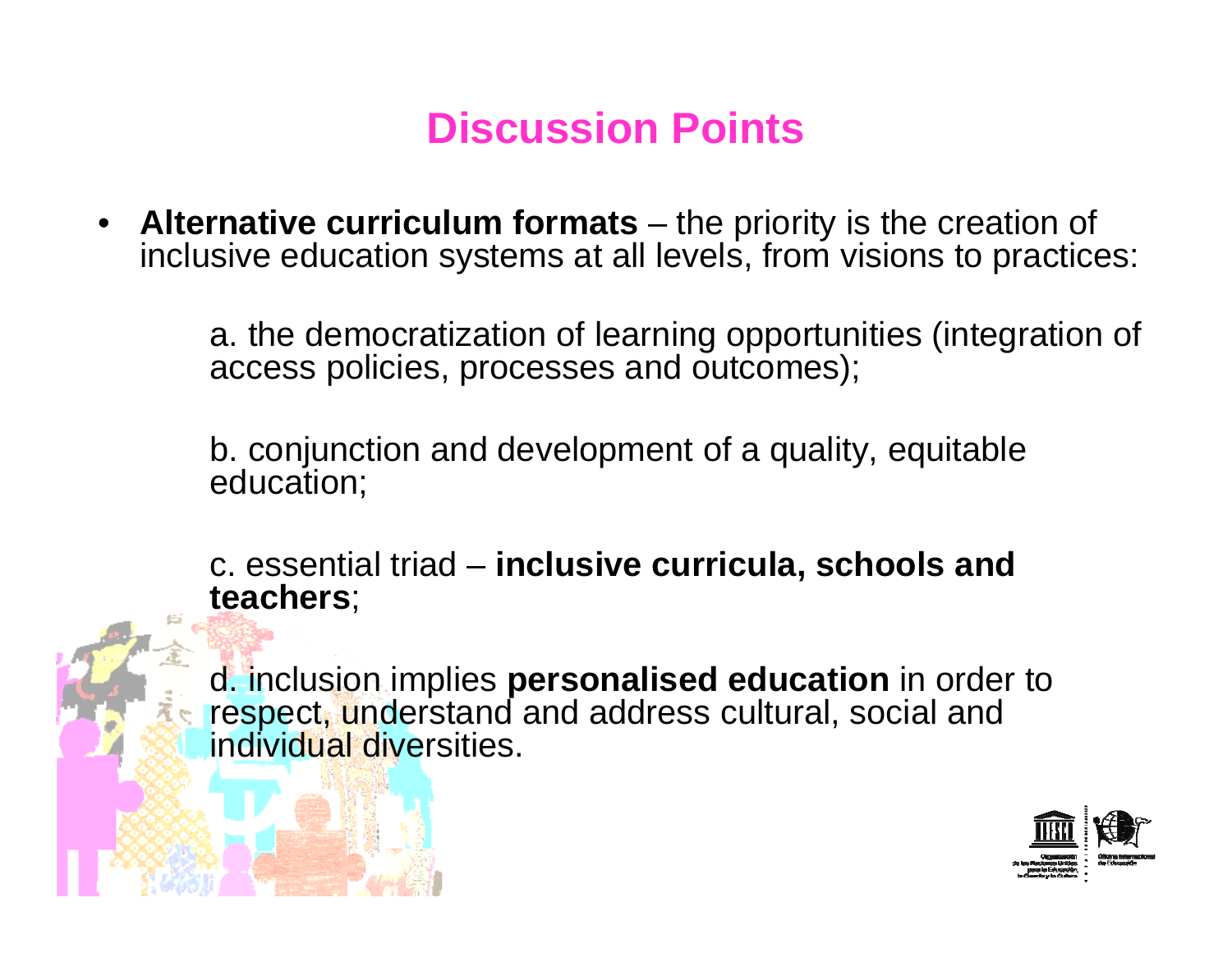#### **Symbiosis between educational and curricular change**

- • **Alternative formats** – increasingly strong links between processes of educational change, curriculum proposals and competency-based approaches – **emergence and development of a paradigm shift – to renew the basis and foundation of curricular design to strongly support the democratization of learning opportunities.**
- •**The re-creation of the concept of curriculum – curriculum is** to the education system what constitutions are to democracies; a curriculum framework is to other curriculum materials (syllabi, textbooks, teacher/student's guides, etc.) what a constitution is to laws.

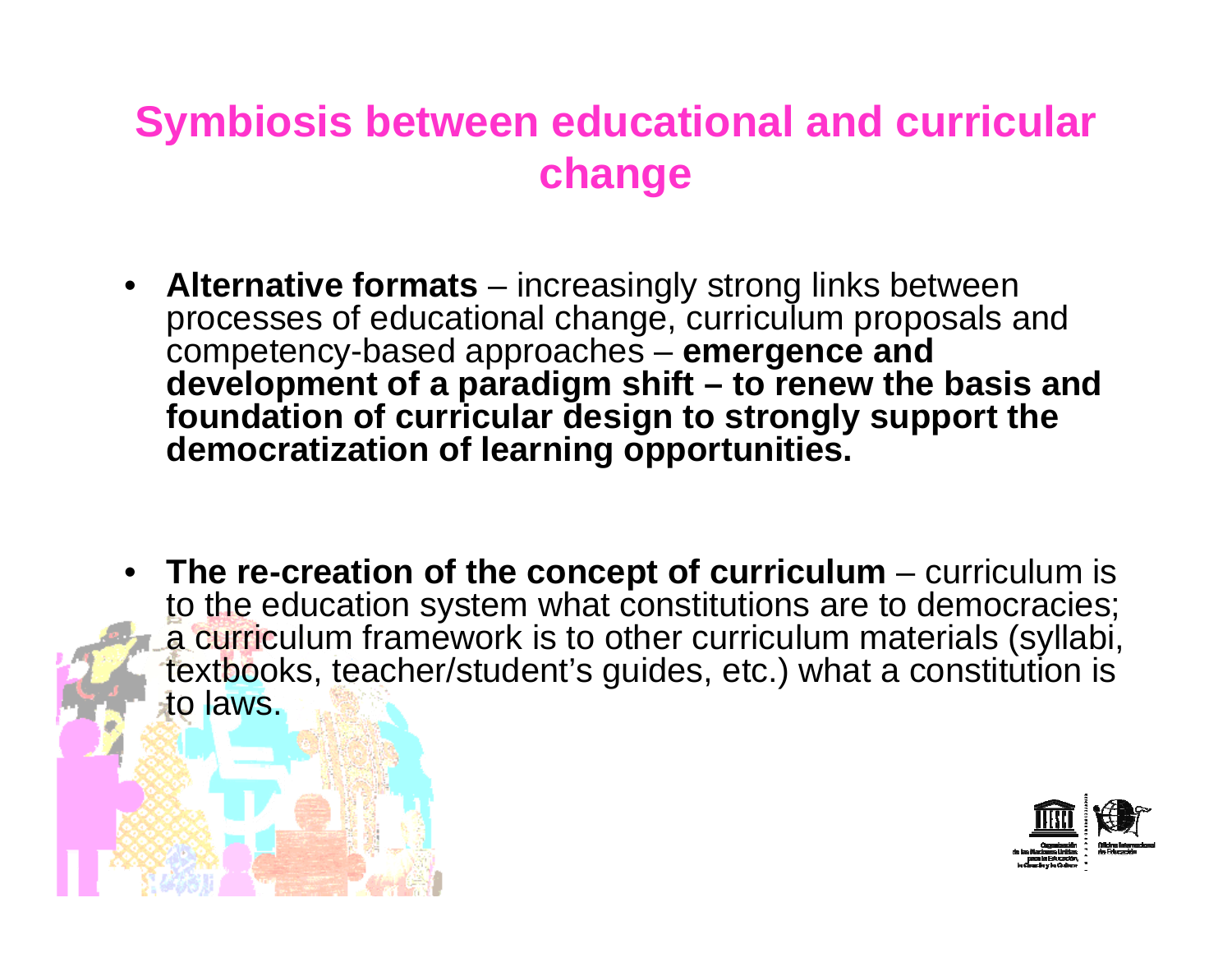## **Symbiosis between educational and curricular change**

#### **A Curriculum Framework…**

- • … reflects the kind of **society to which we aspire** (political/technical dimensions), solidly grounded on an agreement between institutions/actors from politics, civil society and education;
- • … guides and ensures the **organisation of pedagogical and administrative action plans** of an education system (the relevance of unified and strong curricular frameworks from early childhood onwards);

 … includes and guides curricula – **hierarchical inclusion relationship** – conceptual clarity and institutional will from which to manage curriculum development processes.

•

Æ

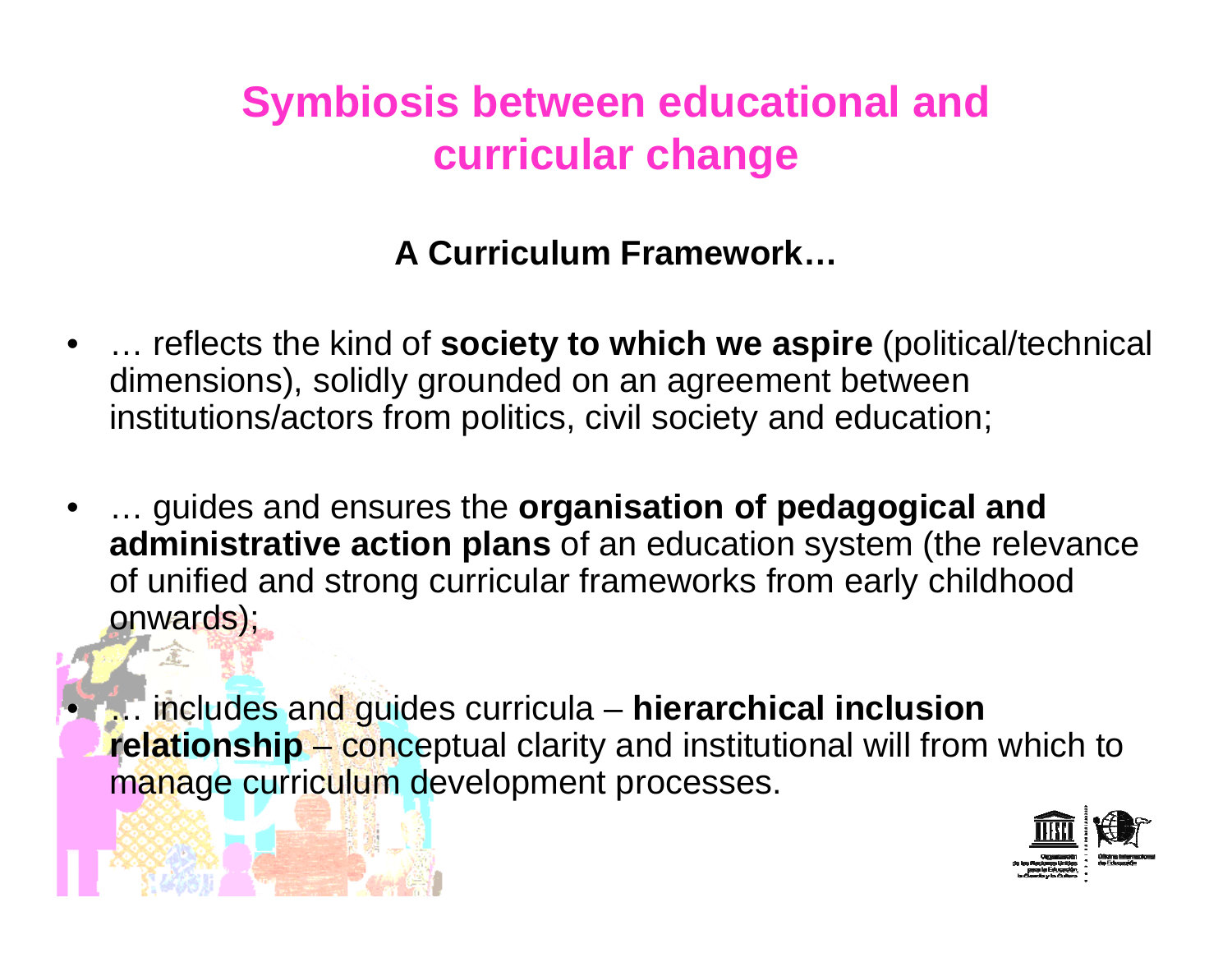# **Third Point**



**Developing an Inclusive Curriculum: 12 points for discussion, implications for ECCE and some examples to share**

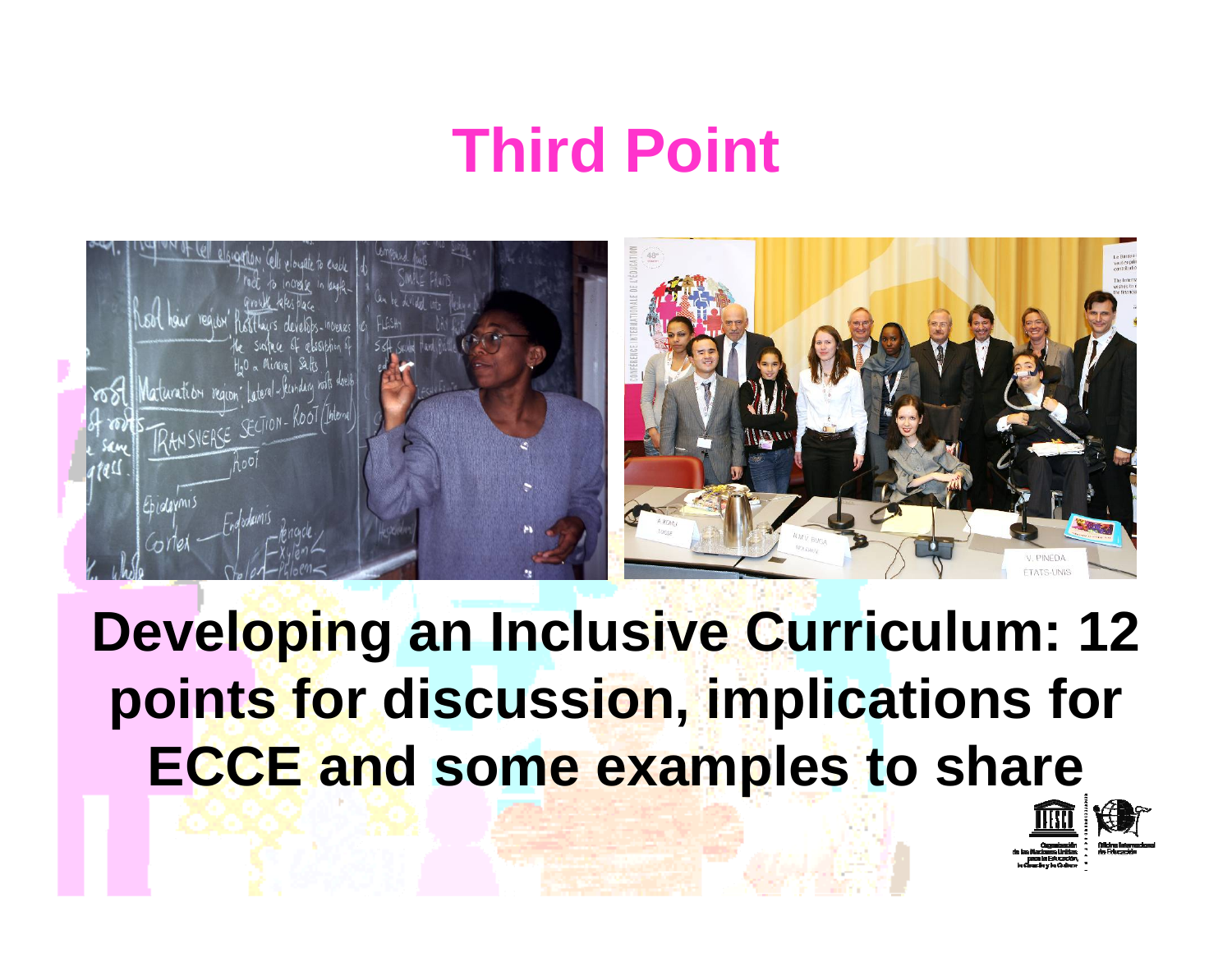- (1) Operationalise the concept of **education as cultural, economic and social policy, which sees equity and quality as complementary concepts** going hand in hand in search of conditions and opportunities for a well-being that is equitably distributed. The value of evidence-based policy dialogue on education and curricular issues.
- (2) **Understand, respect and build upon individual, cultural and social diversities**  $\rightarrow$  Facilitates its complementarity and integration: a **diverse and inclusive univeralism** that seeks alternatives to a homogenized secularism and a libertarian multiculturalism.

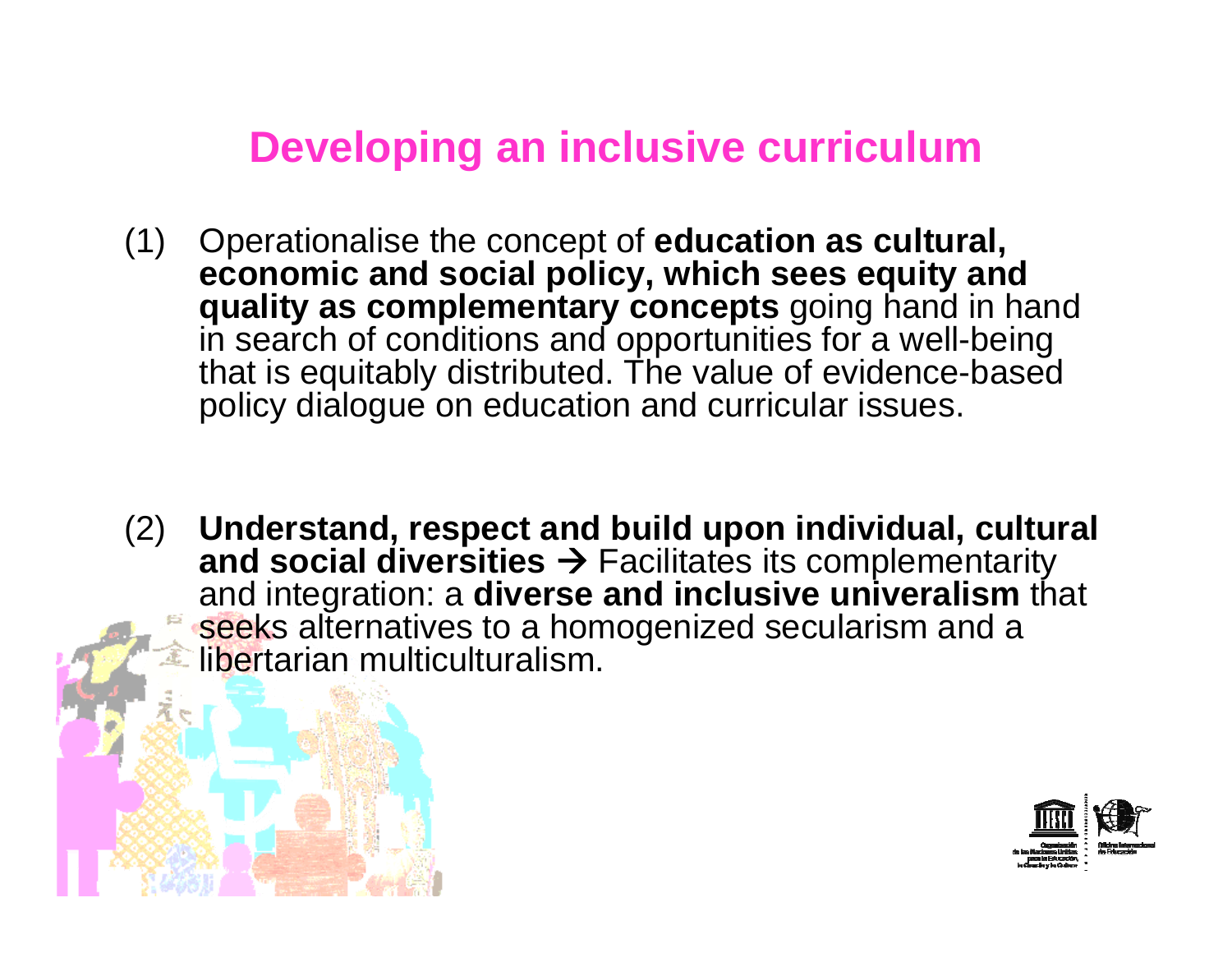- (3) Combine **orientation, density and strength of universal concepts with options and some leeway** so that the curriculum can be developed as quality educational processes in schools and classrooms. Both centralized and decentralized at the same time, searching for sound combinations.
- (4) Facilitate and promote the **diversity of frameworks, curricular provisions and processes, as well as educational institutions**, under the common vision of enhancing lifelong learning opportunities. It seeks to overcome the logic of compartmentalized subsystems and provisions.

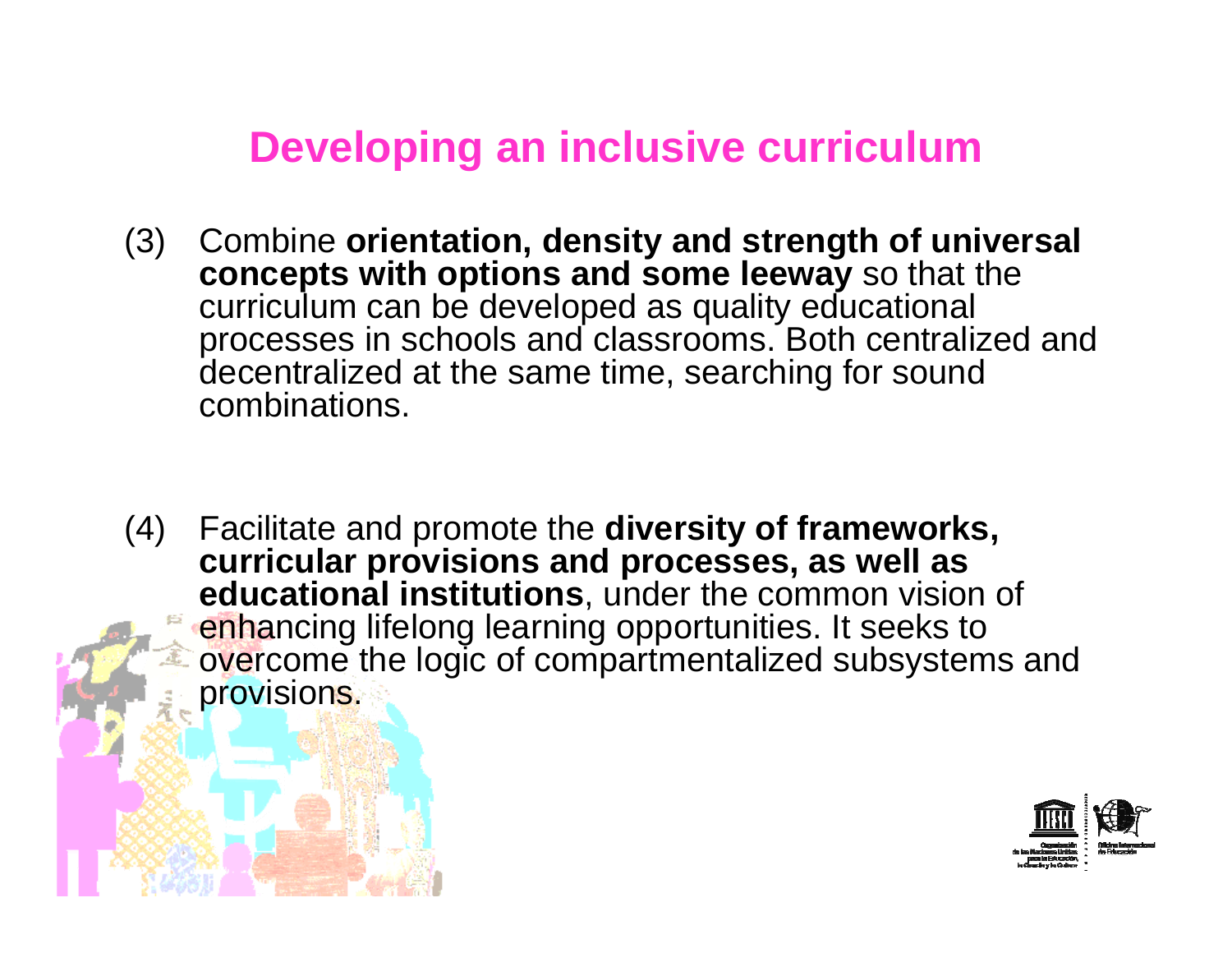- (5) Understand, facilitate and integrate global, regional, national and local realities, expectations and demands, forging a **curriculum that is both common and different from others** (glo-local, Cecilia Bravslasky) – the search for an optimal combination of contexts and contents (Cristián Cox), e.g. multilingual education and mother tongue instruction
- (6) Articulate and develop a **comprehensive vision of citizenship education,** primarily through **solid curricular frameworks that unify and bind** between the different  $\widehat{\,\,\mathcal{X}}$ subsystems and levels of education.

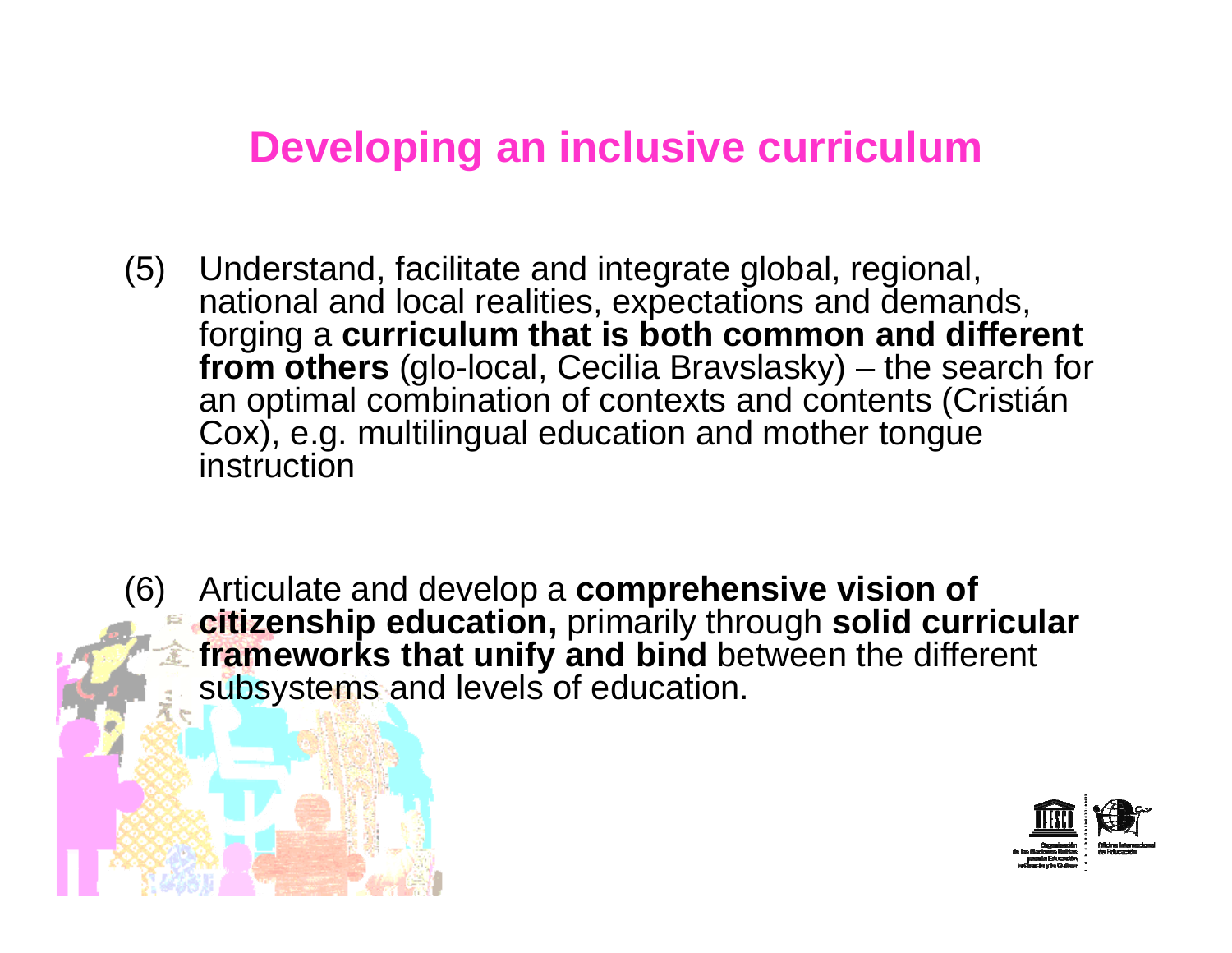(7) **Personalise education based on diverse curricular frameworks and options**, and as an alternative to separation, segmentation and institutional, curricular and pedagogical specialization.

Personalisation implies among other things:

•

•

- • ensuring that children engage in learning through a **variety of learning opportunities and modes of instruction**;
- • appropriate decisions related to learning are made with the support of tutors (guidance);



 teachers have **high expectations for all children** regardless of their backgrounds and needs (UK, 2004).

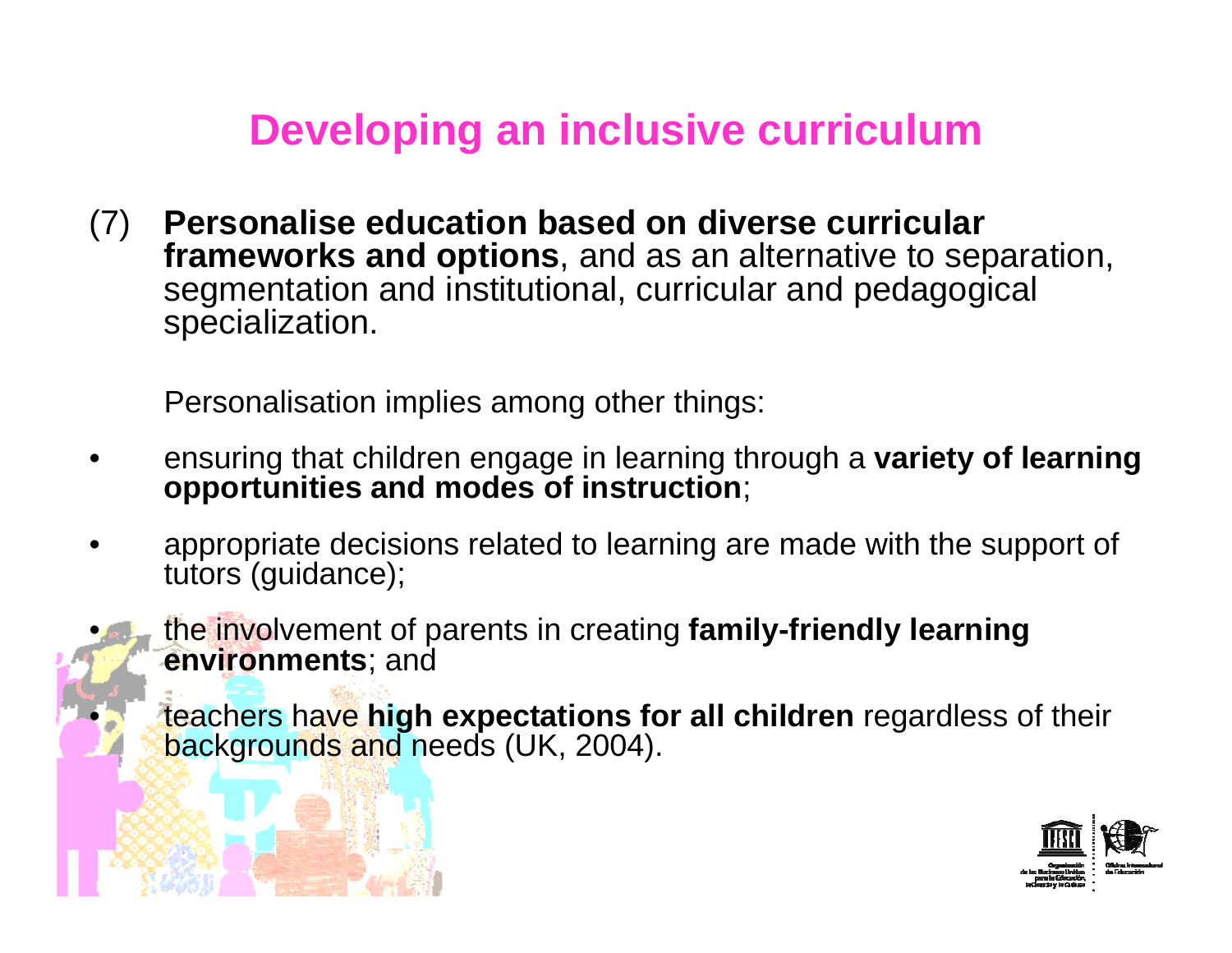(8) Facilitate and create opportunities for **collaboration and support among supervisors, school principals, teachers, students, parents, communities**.

Examples:

- (a) Students help each other, and both assume roles as tutors and mentors at different stages of learning;
- (b) teachers' communities of practice to produce and exchange experiences on classroom practices – the production of evidence (research) from the logic teaching; and
	- the relevance of teaching in small groups to jointly explore ways to better meet the specific needs of each student.

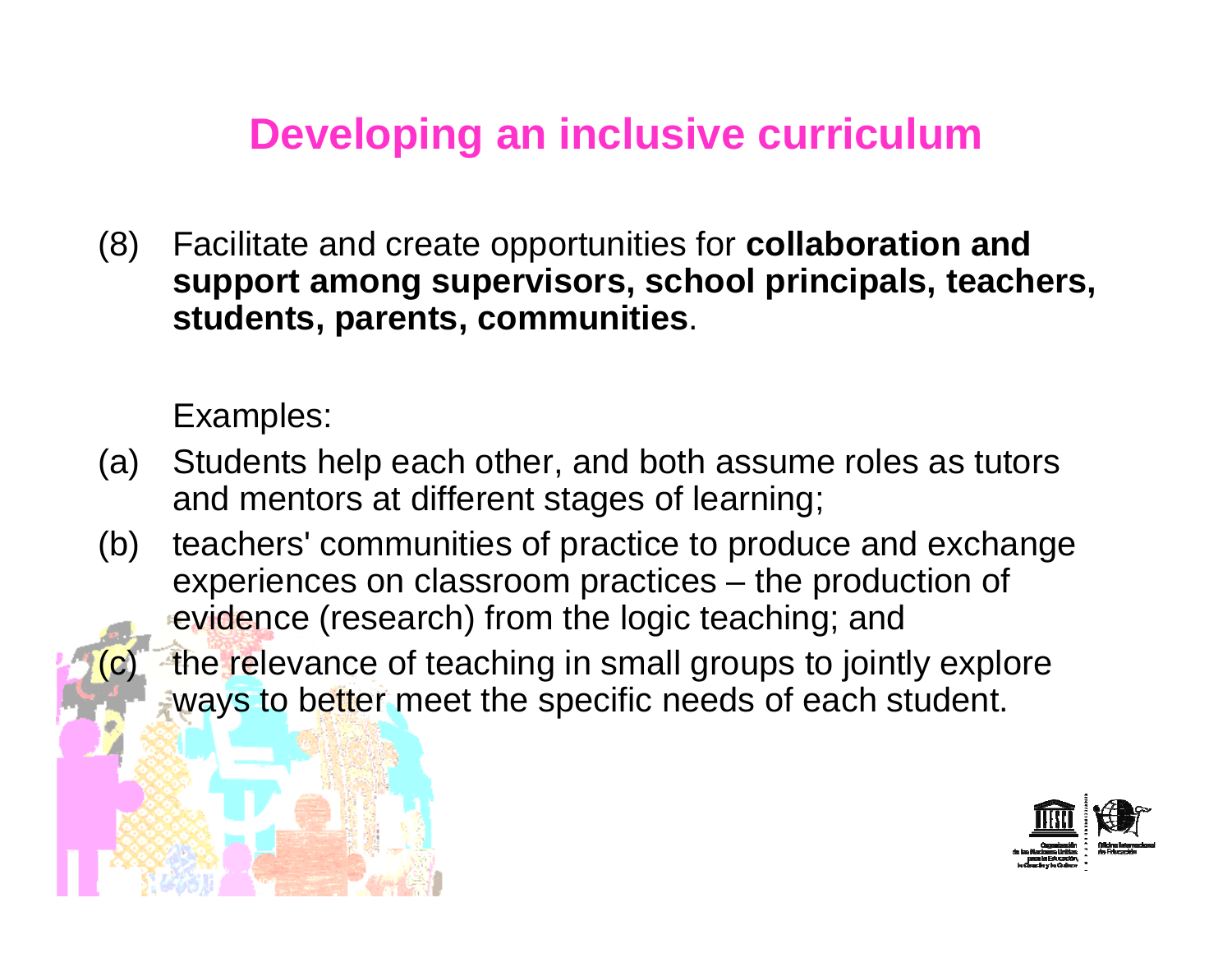(9) The **reconceptualisation, revision and hierarchisation of inclusive classroom practices** aimed at categories of students with special needs **into practices for all**, strengthening the work in heterogeneous learning environments. For example, peer-to-peer tutoring, cognitive strategies of instruction, self-regulated learning and memory strategies.

(10) The **diversification of forms and contents of evaluation** supports the diversity of frameworks, provisions and processes to **meet the diverse needs**. Central theme: processes and outcomes are part of a comprehensive curricular vision.

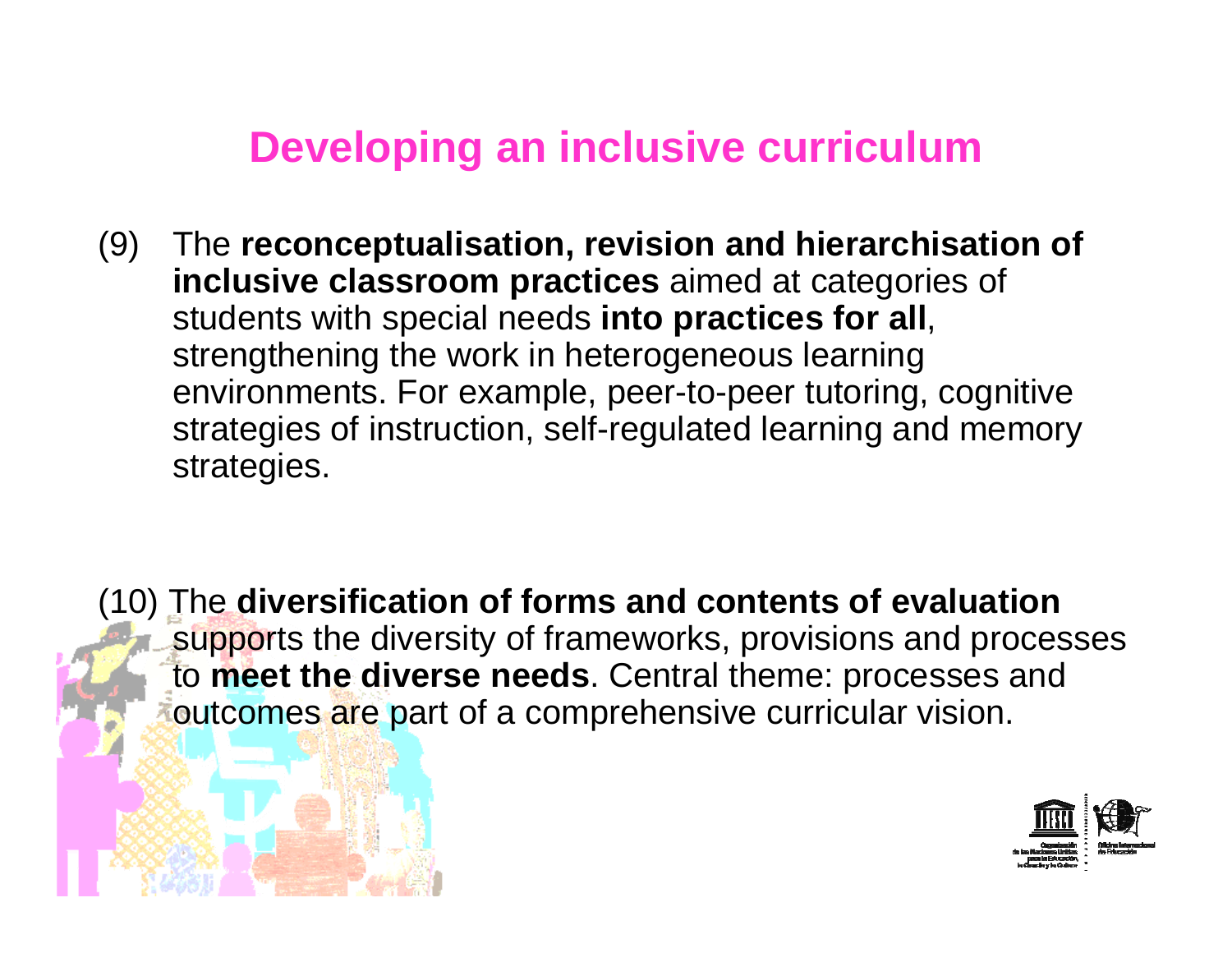- (11) Profile, role and teaching practices are the key to inclusion in policy, organizational and school frameworks that promote inclusion.
- • Acknowledge and convince others that all students can learn and that each one of them matters equally.
- • Empower teachers to co-develop the curriculum, providing them with core competencies and relevant knowledge relating to **learning about differences**, forging positive attitudes, tolerance and understanding of diversity.

 **"Intellectual accountability"** – schools are responsible for learning achievements while the educational authorities are responsible to the schools to make these achievements possible (e.g. Finland, H. Savolainen 2009).

•

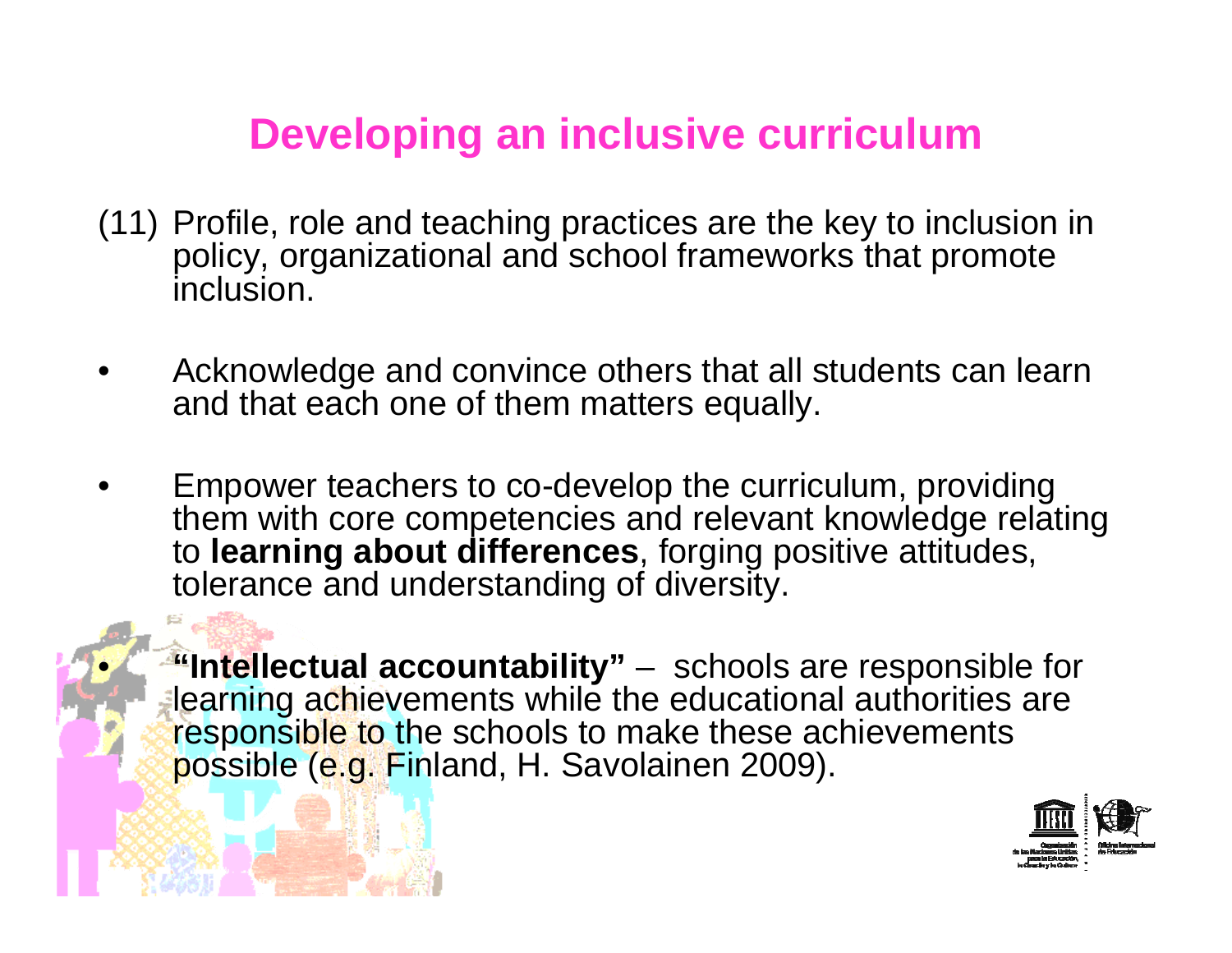#### (12) **Competency-based approaches can be:**

•

- a. the **transversal axis** of change of education systems, from the aims / objectives to classroom practices – helping to establish the training objectives and exit profile;
- b. possible ways to develop and integrate **three logics**: i. life situations (people's actions), ii. curriculum (resources required in order to be competent in dealing with situations) and iii. learning (ways of learning of students and modes of instruction)

 **Situations are the basis and criterion for competencies**  (Philippe Jonnaert)

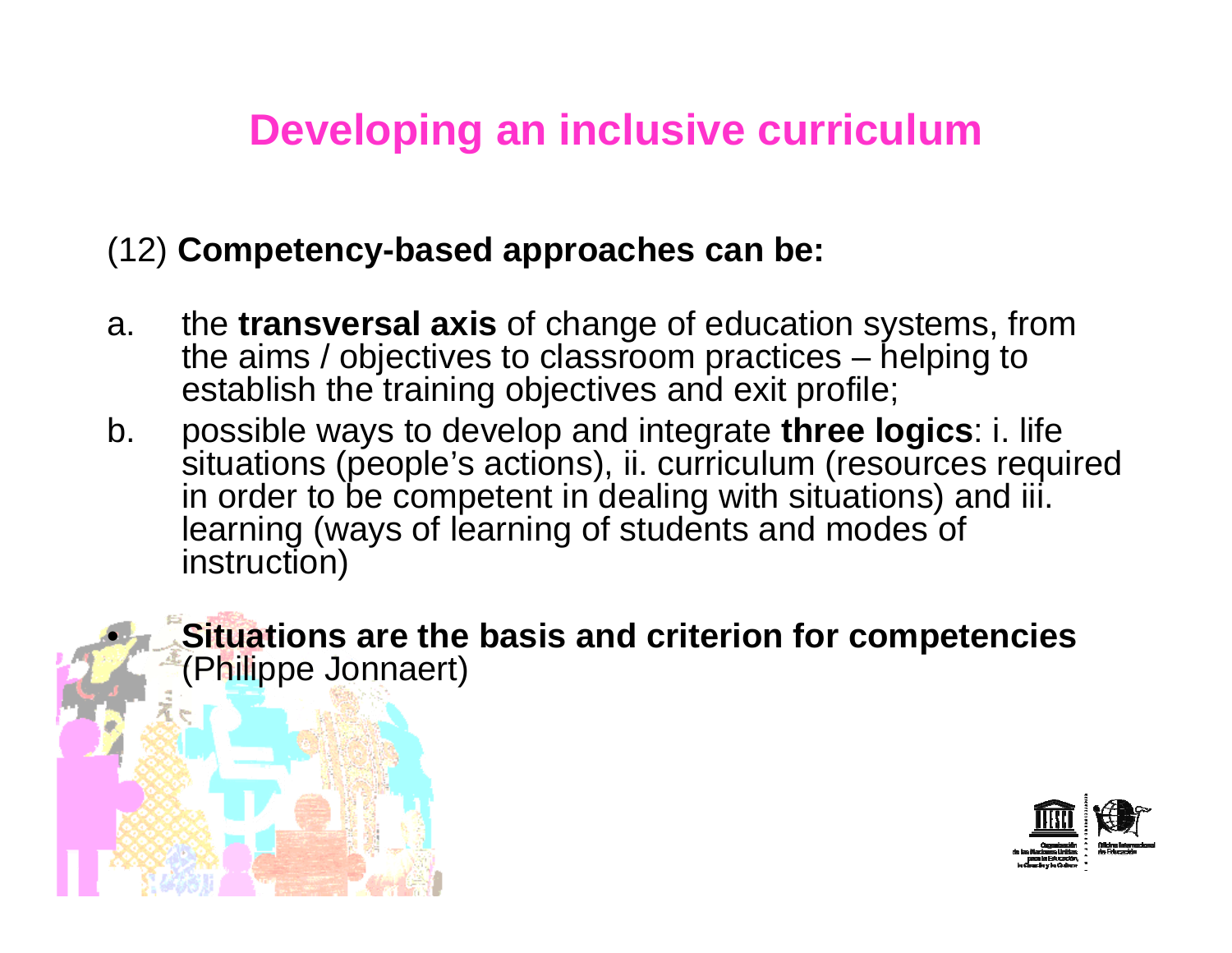## **Developing an inclusive curriculum – implications for ECCE**

- • **The aims of the ECCE curriculum must be broad** and contribute to 1- the child's **overall development** and 2 **later success in school**, i.e. including: health and physical development, emotional well-being and social competence, positive approaches to learning, communication skills, cognition and general knowledge, etc.
- • In early childhood **programming**, it is important to facilitate communication and shared understanding between **staff, parents and children**;
	- promote fundamental **social and cultural values**;
	- cater for **minority groups' needs** while ensuring a certain **unity of standards**;

 provide adequate staff **training and support** including: enriched learning environments, reasonable child/staff ratios, mobilization of community educators & resources;

adopt **holistic approaches** (combine formal,

non-formal, family literacy, etc.)

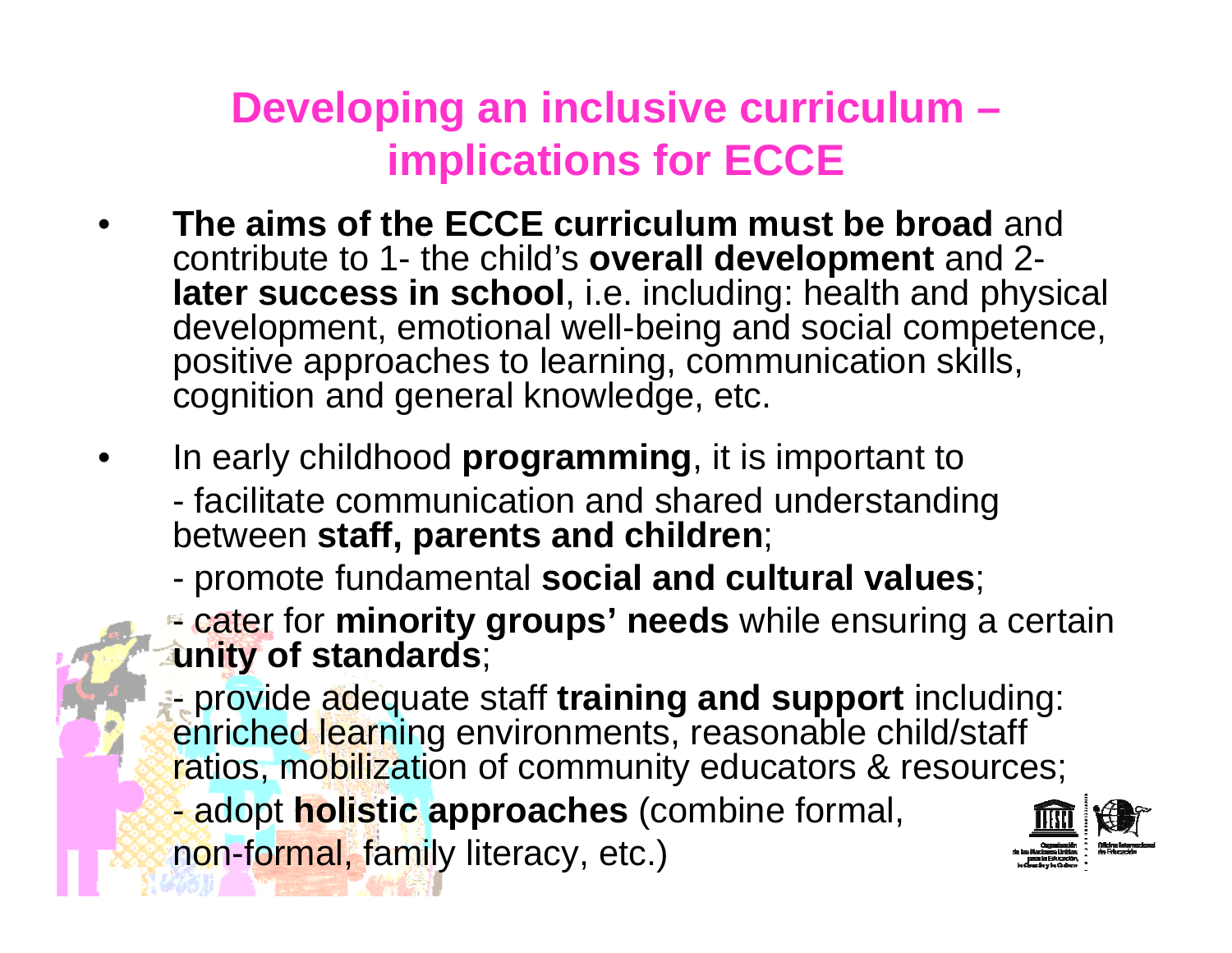## **Developing an inclusive curriculum – implications for ECCE**

• **Possible features** of ECCE in basic education **curriculum framework**:

- **Principles and values** guiding early childhood centres (e.g. Convention of the Rights of the Child, respect of parents as the first educators)

- **Programme standards** as expected by the society, including child/staff ratios, staff qualifications, learning environments

- **Orientation on contents and outputs** (goals to pursue; attitudes, skills and knowledge to be attained in different developmental areas)

- **Pedagogical guidelines** (experiential and play-based learning, theme or project methodology, adult interaction and involvement, etc.)

- **Guidelines for monitoring and evaluation** (qualityassurance and assessment purposes, tools, methods and staff qualifications)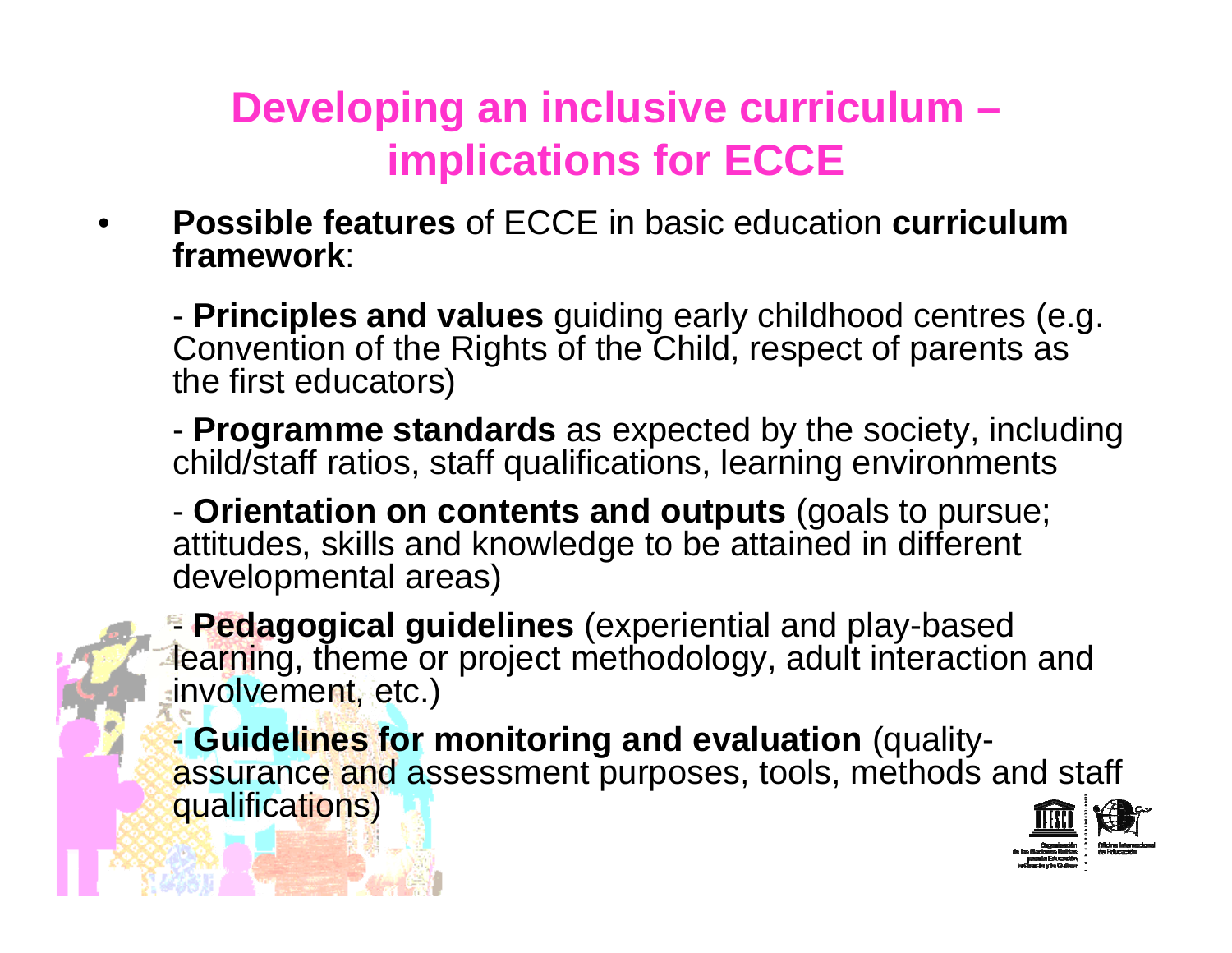#### **Developing an inclusive curriculum – examples**

#### **Policy dialogue**

- • International conferences on inclusive education and the implications for inclusive curricula (Spain and Germany)
- • BEAP meeting on the development of inclusive education policy and curriculum framework (Seychelles)
- • Planning for improved policy frameworks to support inclusive curricula in South East Asia and the Pacific through the adoption of a Regional Education Policy (in collaboration with UNESCO offices in Indonesia, Beijing, Bangkok, etc.)

3-week global e-forum discussion on inclusive curricula hosted by the IBE (Oct-Nov 2009)

•

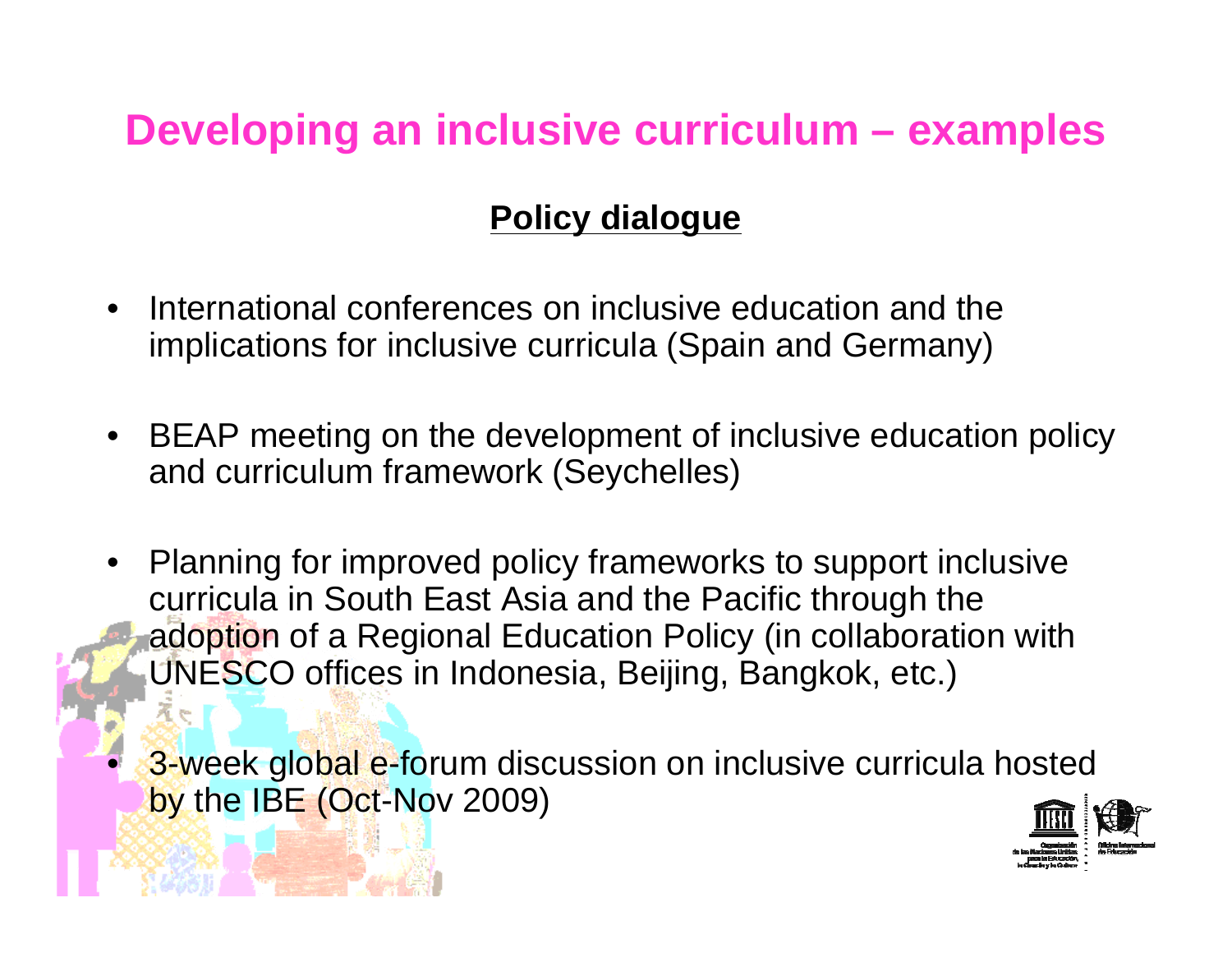### **Developing an inclusive curriculum – examples**

#### **Capacity Development**

- • Capacity development for curriculum change in Africa through BEAP, as well as in other world regions
	- **Links of the Company**  Continuous assistance to The Gambia in developing the national curriculum framework; training of trainers in curriculum processes and trends for all BEAP countries (The Gambia, Ethiopia, Cote d'Ivoire, Tanzania, Seychelles, among others)
	- Training of trainers and curriculum developers in Uruguay and **Bhutan**
- $\bullet$  Reforming education systems in the Arab States – workshop on "A Broadened Concept of Inclusive Education, Inclusive Classroom-Based Practices, and Implications for Policy Making, Implementation and Follow-Up" (Lebanon)
- •**Training workshops for UNESCO animators (Ecuador and** Venezuela)

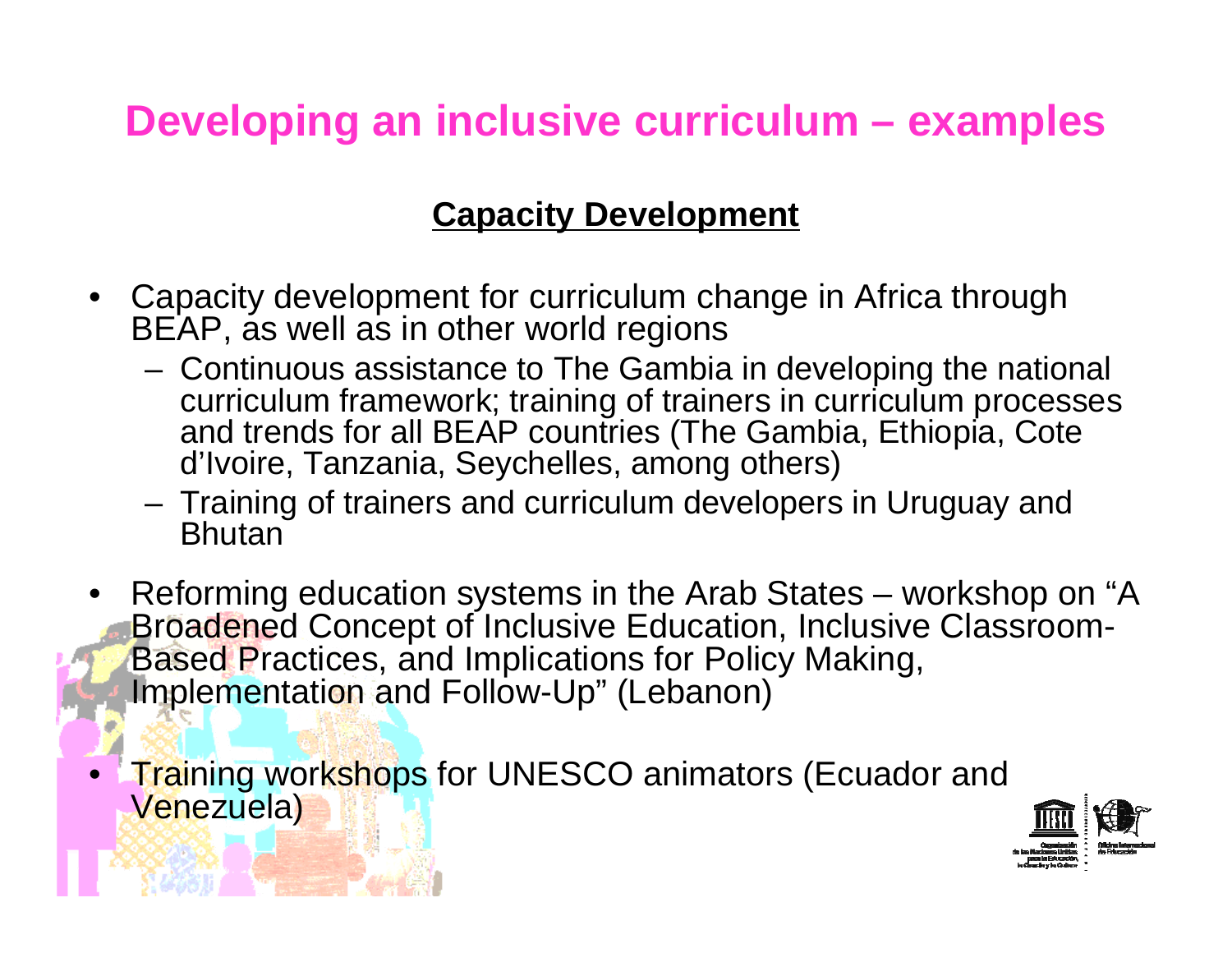#### **Developing an inclusive curriculum – examples**

#### **Learning Tools**

- Developing the capacities of curriculum leaders and teacher trainers through the IBE Training Tools for Curriculum Development – A Resource Pack (Bhutan, Tanzania and Uruguay)
- • Guidelines developed and used for incorporating ESD into teacher education curriculum (UNESCO Bangkok)

•

48th ICE videos and notes used as learning tools at capacity development workshops (Ecuador, Tanzania and Venezuela)